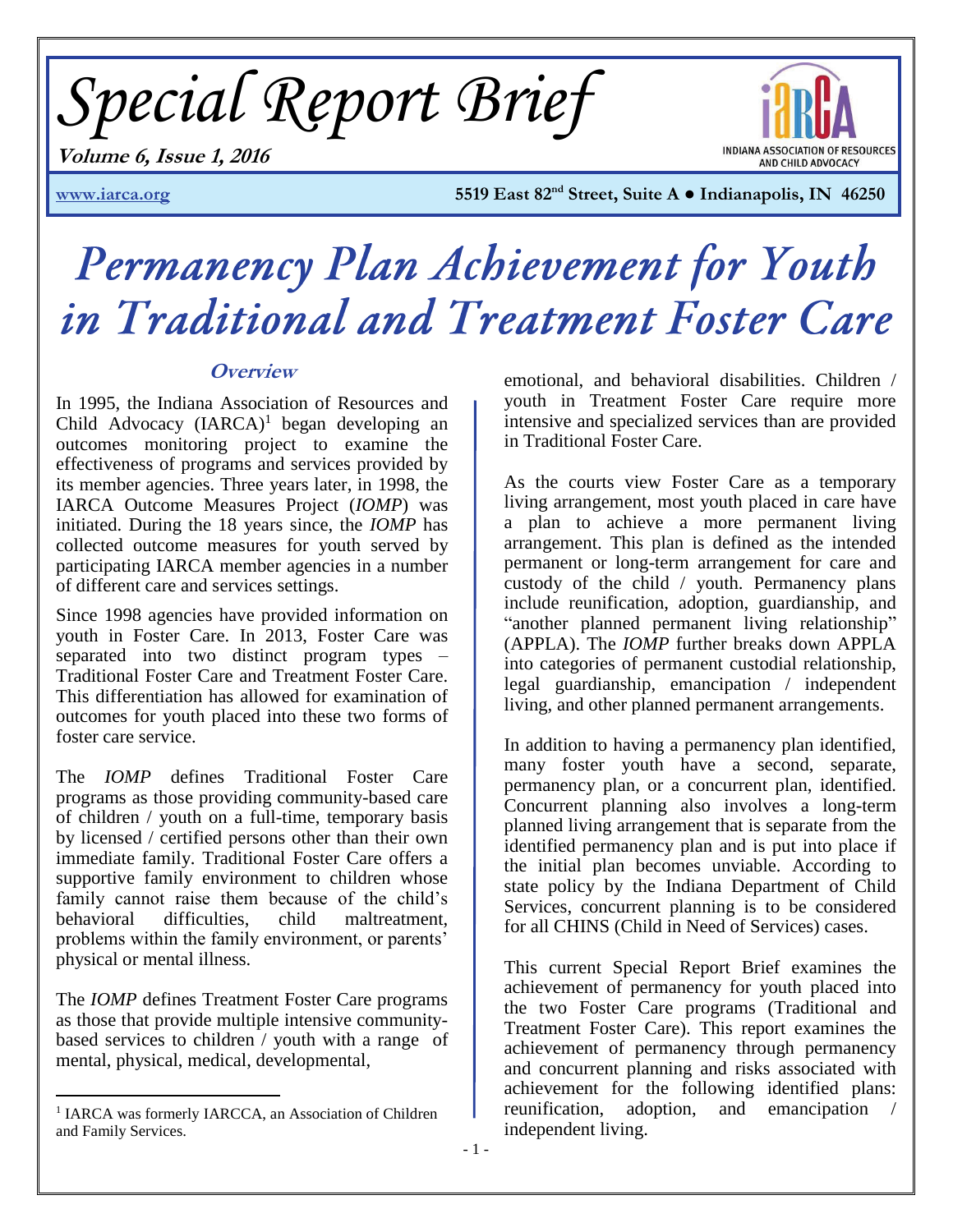# **Which youth were examined?**

A sample of youth placed into and discharged from care between January 1, 2013, and December 31, 2015 was used for this report. Youth were included if information was available from these time frames. In addition, youth were included only if they were in care for at least 14 days and if their permanency or concurrent plan at the time of discharge was reunification, adoption and/or independent living. Cases were excluded if it was stated that they met their plan for permanency (primary or concurrent), but their actual discharge placement was inconsistent with either the permanency or concurrent goal. For example, if a youth was listed as having met a plan of reunification and was placed with their parents, the case was included in the sample. However, if a youth was listed as having met a reunification permanency plan and was placed into a county detention center, the case was removed from the sample. Likewise, if a case had reunification as a goal and it was not met, yet they were listed as being discharged to their parent's home, the case was eliminated.

Within the two Foster Care programs, three separate samples were created to examine achievement of each of the three permanency plans. For each sample, youth were included if either their identified permanency or concurrent plan was listed as reunification, adoption, or of independent living. As an individual youth may have had separate permanency and concurrent plans, that youth may have been included in two samples. For example, a youth with a permanency plan of reunification and a concurrent plan of adoption was included in analyses that examined achievement of and risk factors for both plans. This resulted in the following sample sizes:

|                           | <b>Traditional FC</b> | <b>Treatment FC</b> |
|---------------------------|-----------------------|---------------------|
| Reunification             | $n=536$               | $n=1,333$           |
| Adoption                  | $n=150$               | $n=308$             |
| <b>Independent Living</b> | $n=52$                | $n=217$             |
| Total # in Sample         | $N = 709$             | $N=1,865$           |

# **What was examined?**

Information examined for this Special Report Brief included the following characteristics gathered at intake and at discharge for youth in Traditional and Treatment Foster Care programs between 2013 and 2015.

#### **Intake**

- Demographics: age, gender, and ethnicity
- Maltreatment factors: reported or substantiated neglect, physical abuse, sexual abuse and witness to domestic violence
- Child-specific risk factors: special education placement and use of psychotropic medication
- Number of prior out-of-home placements
- Parent risk factors: single parent family, suspected or identified: parental substance abuse, parental psychiatric diagnosis, and parental incarceration history

#### **Discharge**

- Identified permanency plan at discharge
- Identified concurrent plan at discharge
- Achievement of permanency or concurrent plan

## **How were the analyses conducted?**

Demographic characteristics were examined to describe youth in the two Foster Care program types. Analyses were then conducted for youth in each program type who had an identified permanency or concurrent plan of reunification, a plan of adoption, or a plan of independent living. Three groups of risk factor analyses were then analyzed. For analysis of risk factors, responses of "don't know" were excluded from analyses; resulting in a smaller number of cases for many of the variables. Therefore, number of youth is included for each variable.

Chi-square analyses, including an examination of residual scores, was completed to compare categorical variables, exploring relationships between the achievement of each of the three permanency / concurrent plans (reunification, adoption & independent living) with demographic characteristics and risk factors. For analyses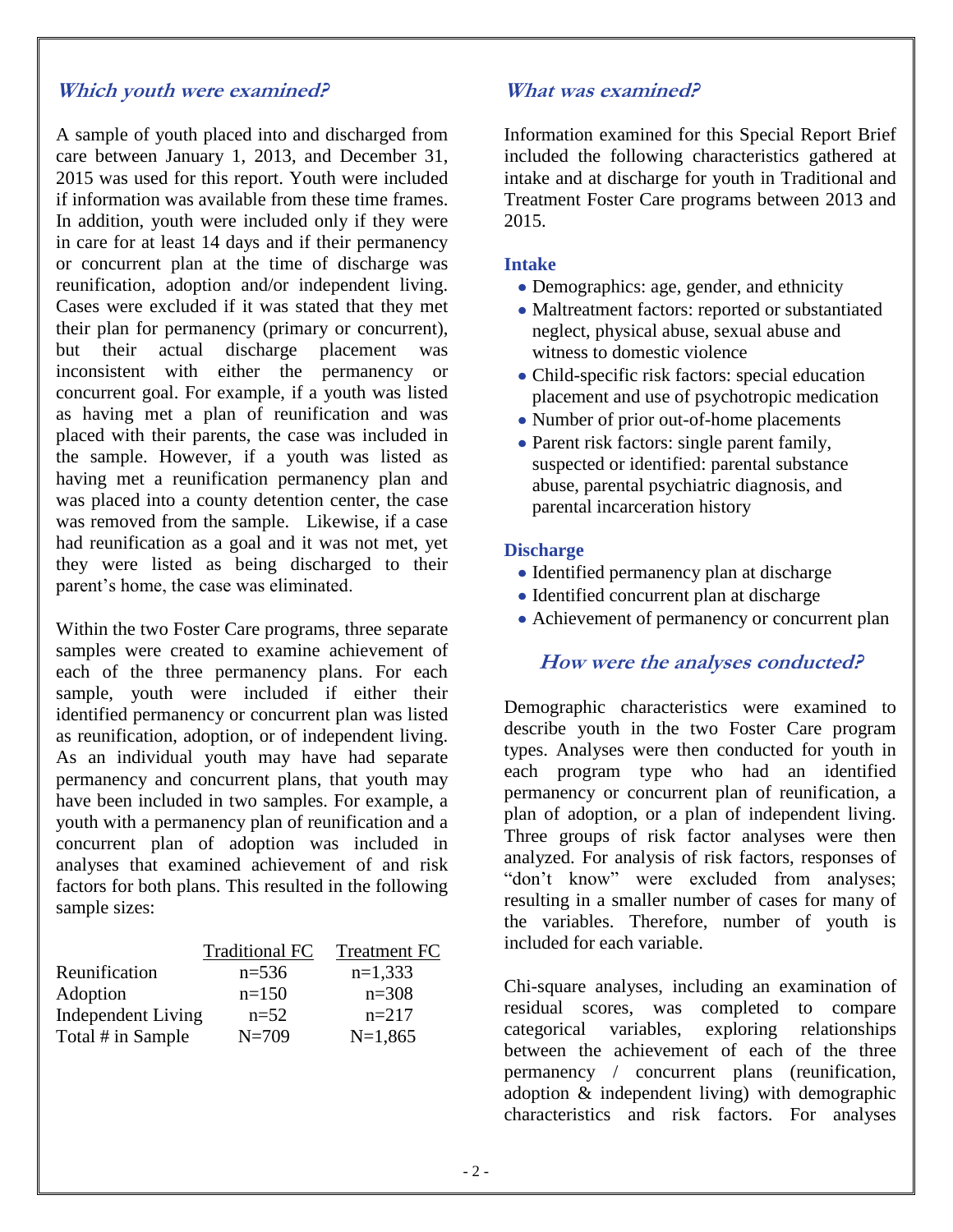examining relationships between permanency plan achievement and the number of prior placements, non-parametric tests (e.g., Kruskal-Wallace H on mean ranks) were used. An *a priori* alpha of .01 was chosen to identify if results obtained were statistically different.

# **What did we find?**

# **Traditional Foster Care**

#### **Demographic Characteristics**

Table 1 provides an overview of the demographic characteristics and sample sizes for youth in the Traditional Foster Care sample. Just over half of the 709 youth placed in Traditional Foster Care were female (56.4%), of minority race/ethnicity (50.7%), and under six years of age (50.1%). Nearly four of every five youth were reported with suspected or substantiated neglect (78.7%). Just over one in ten of the youth were reported with suspected or substantiated physical abuse (12.4%) and just under one in ten were reported with suspected or substantiated sexual abuse (9.3%). Just over seven in 10 of the 274 youth in the sample were reported to have observed violence in the home (70.8%). About one-tenth of the 640 youth in the sample had histories of placement in special education (12.3%). Use of psychotropic medication, recorded on 672 youth, was over one in ten (11.9%). The median number of prior placements was 1.5.

Nearly three of every five (58.2%) youth came from single parent families (n=596). Almost nine of ten youth had parents with substance use histories (89.8%; n=374). The parents of more than three in four (76.6%) youth had incarceration histories  $(n=278)$ . Just over three in five  $(61.5\%)$  youth had a parent with a history of a psychiatric diagnosis  $(n=169)$ .

Many of the demographic characteristics reported in this sample of youth in Traditional Foster Care are consistent with data reported in the IARCA Annual Reports from 2013, 2014, and 2015. However, several proportions are significantly higher than that reported in the Annual Reports, including the youth's witnessing of domestic violence, coming from a single parent household, and parental factors

of substance use, incarceration history and parent psychiatric diagnosis. These reported proportions are likely higher since cases with responses of "don't know" were removed from analyses for this Special Report Brief, while in the Annual Report they are counted as not present.

Table 1. Demographic characteristics of youth in Traditional Foster Care

|                                        | # Cases    | $\%$         |
|----------------------------------------|------------|--------------|
| Characteristic                         | Collected* | <u>Youth</u> |
| Gender                                 |            |              |
| Male                                   | 708        | 43.6%        |
| Female                                 |            | 56.4%        |
| Ethnicity                              | 708        |              |
| Caucasian                              |            | 49.3%        |
| Minority                               |            | 50.7%        |
| Age                                    | 708        |              |
| $0 - 6$                                |            | 50.1%        |
| $7 - 12$                               |            | 28.5%        |
| $13 - 20$                              |            | 21.3%        |
| Number of prior placements**           | 638        |              |
| Median                                 |            | 1.0          |
| Mean                                   |            | 1.5          |
| Range                                  |            | $0 - 32$     |
| Suspected/substantiated neglect        | 709        | 78.7%        |
| Suspected/substantiated physical abuse | 709        | 12.4%        |
| Suspected/substantiated sexual abuse   | 709        | 9.3%         |
| Witness to domestic violence           | 274        | 70.8%        |
| Special education                      | 640        | 12.3%        |
| Psychotropic medication                | 672        | 11.9%        |
| Parental substance abuse               | 374        | 89.8%        |
| Parental incarceration history         | 278        | 76.6%        |
| Parental psychiatric diagnosis         | 169        | 61.5%        |
| Single parent family                   | 596        | 58.2%        |

\* The overall sample size for Traditional Foster Care = 709. The number of cases listed for each characteristic may be smaller due to missing data. \*\* Due to the number of prior placements not being normally distributed, both the Median (middle score) and Mean (average score; SD=2.5) are reported.

#### **Permanency/Concurrent Discharge Plan**

A permanency plan at discharge was reported for all youth in Traditional Foster Care, and a concurrent permanency plan was reported for 85.6% of the sample. Youth who had an identified permanency or concurrent plan for reunification, adoption, and/or independent living are illustrated in Figure 1.

Youth with a separate permanency plan and concurrent plan were included in analyses for both plans. That is, if a youth had a permanency plan of reunification and a concurrent plan of independent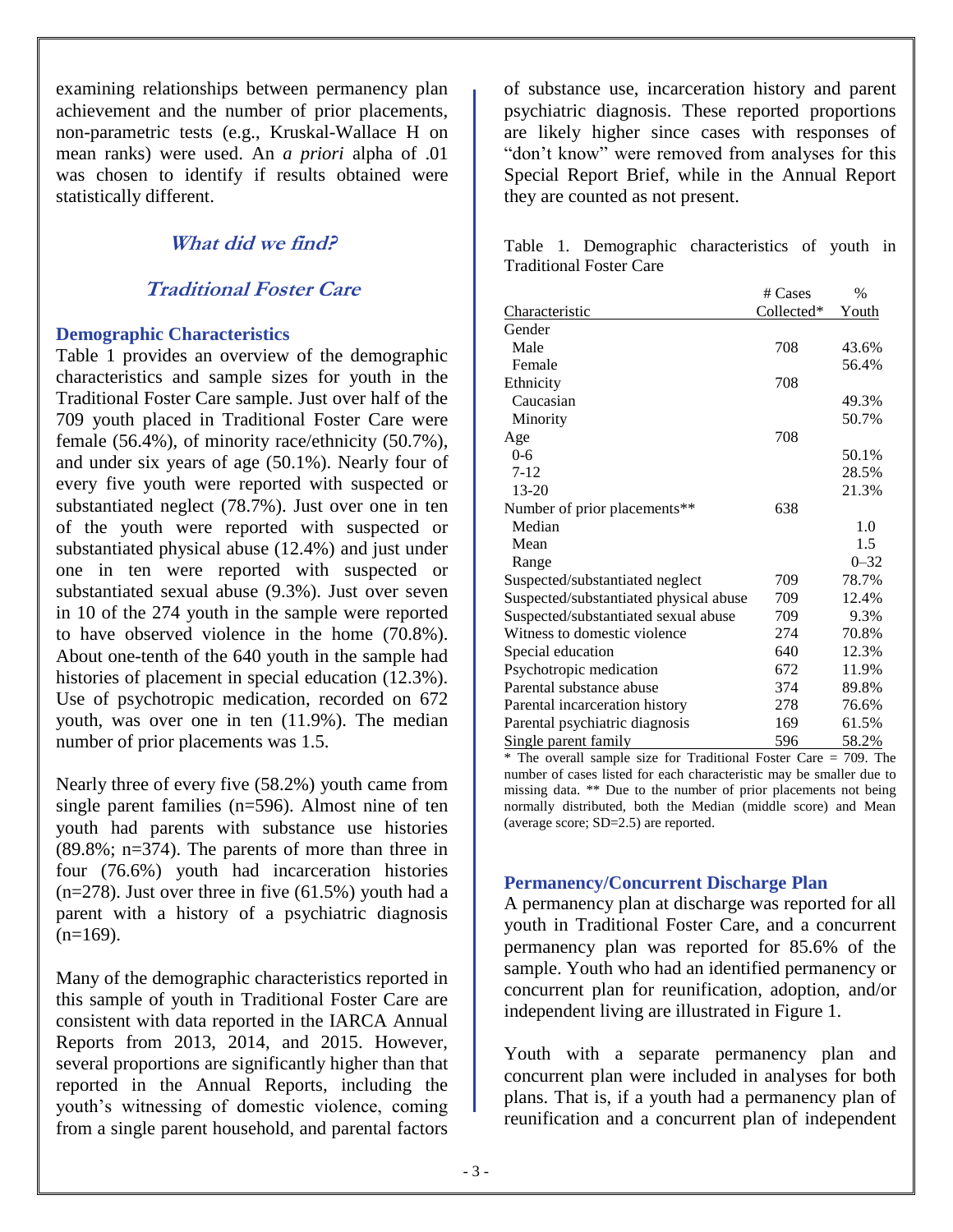living, he / she was included in both analyses. This resulted in a sample for reunification plan being identified for 75.6% of the Traditional Foster Care sample (n=536), an adoption plan identified for 21.2% (n=150), and an independent living plan identified for 7.3% of the sample (n=52).

**Discharge Permanency/Concurrent Plan**



discharge for youth in Traditional Foster Care.

Reunification. Reunification plans were achieved for nearly three in five of the 536 youth placed in Traditional Foster Care programs of whom this was recorded as a permanency or concurrent plan (57.5%). Demographic characteristics that were associated with achievement of a reunification plan included the youth's age at program admission and suspected or substantiated sexual abuse. With regard to age, the odds were 2.4 times greater for reunification if youth were under the age of 13 when admitted into foster care than if they were teenagers. Youth who had a history of suspected or substantiated sexual abuse had odds of reunification at a rate 3.3 times lower than those without this variable affirmatively recorded.

For the number of prior placements, analyses examining central tendency (i.e., mean and median) were not appropriate, given the differential distribution of scores between youth who were  $(n=276)$  and were not  $(n=202)$  reunified. Youth who were not reunified had a range of 0 to 11 previous placements, while the range for youth who were reunified was 0 to 6. An examination of the difference in these distributions was significant.

Adoption. Adoption plans were achieved for just over one-third (36.7%) of the 150 youth placed into Traditional Foster Care programs who had a permanency or concurrent plan of adoption recorded. No demographic characteristics were found to be significantly associated with achievement of a youth's adoption plan.

The number of prior placements was examined. Analyses examining central tendency were not appropriate, since the distribution of scores was different between youth who were (n=52) and were not adopted (n=80). An examination of differences between the samples was significant; youth who were not adopted exhibited a range of 0 to 20 previous placements, while the range for youth who were adopted was 0 to 6.

Independent Living. Independent living plans were achieved for one in four (25.0%) of the 52 youth placed into Traditional Foster Care programs who had this recorded as a permanency or concurrent plan. No demographic characteristics were found to be significantly associated with achievement of living independently for youth with such a plan.

# **Treatment Foster Care**

## **Demographic Characteristics**

Table 1 provides an overview of the demographic characteristics and sample sizes for youth in the Treatment Foster Care sample. Just under half of the 1,865 youth placed in Treatment Foster Care were female (48.2%) and just over half were of minority race/ethnicity (50.8%). About two-thirds of these youth were older than six years of age (65.4%). Nearly seven of every ten youth were reported with suspected or substantiated neglect (71.3%). Nearly one in five youth were reported with suspected or substantiated physical abuse (17.8%); while just over one in ten were reported with suspected or substantiated sexual abuse (11.3%). Nearly 4 of every 5 of the 561 youth in the sample were reported to have observed domestic violence (77.9%). The median number of prior placements was 1.0.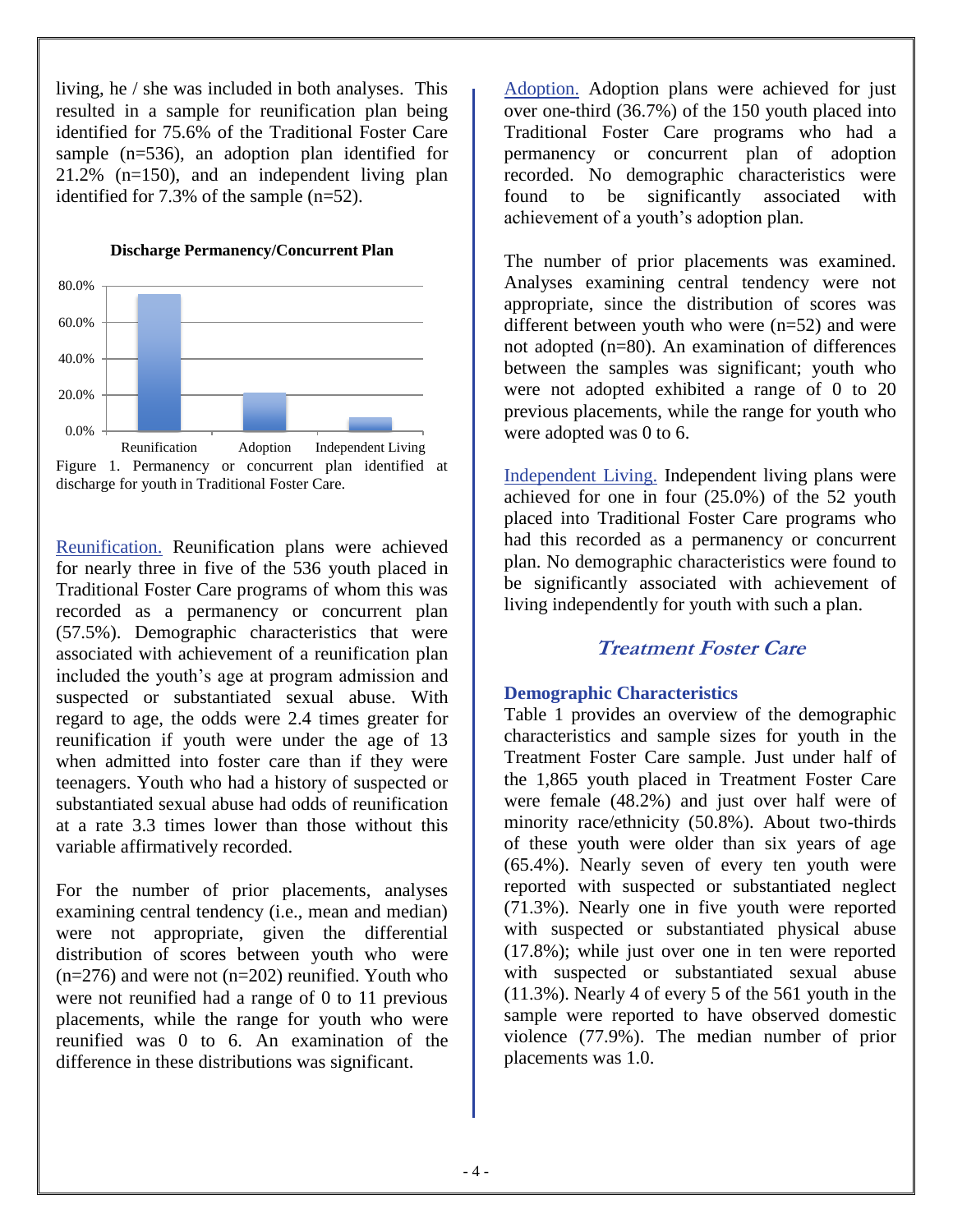Table 2. Demographic characteristics of youth in Treatment Foster Care

|                                        | # Cases    | $\%$         |
|----------------------------------------|------------|--------------|
| <b>Characteristic</b>                  | Collected* | <u>Youth</u> |
| Gender                                 | 1,860      |              |
| Male                                   |            | 51.8%        |
| Female                                 |            | 48.2%        |
| Ethnicity                              | 1,860      |              |
| Caucasian                              |            | 49.2%        |
| Minority                               |            | 50.8%        |
| Age                                    | 1,856      |              |
| $0 - 6$                                |            | 34.6%        |
| $7 - 12$                               |            | 27.9%        |
| 13-20                                  |            | 37.4%        |
| Number of prior placements**           | 1,431      |              |
| Median                                 |            | 1.0          |
| Mean                                   |            | 2.0          |
| Range                                  |            | $0 - 27$     |
| Suspected/substantiated neglect        | 1,865      | 71.3%        |
| Suspected/substantiated physical abuse | 1,865      | 17.8%        |
| Suspected/substantiated sexual abuse   | 1,865      | 11.3%        |
| Witness to domestic violence           | 561        | 77.9%        |
| Special education                      | 1,408      | 26.6%        |
| Psychotropic medication                | 1,601      | 29.8%        |
| Parental substance abuse               | 713        | 92.3%        |
| Parental incarceration history         | 609        | 80.3%        |
| Parental psychiatric diagnosis         | 256        | 69.9%        |
| Single parent family                   | 1,158      | 56.7%        |

 $*$  The overall sample size for Treatment Foster Care = 1,865. The number of cases listed for each characteristic may be smaller due to missing data. \*\* Due to the number of prior placements not being normally distributed, both the Median (middle score) and Mean (average score; SD=2.8) are reported.

About one-fourth (26.6%) of 1,401 youth in the sample had histories of placement in special education, and about three in ten (29.8%) of 1,601 youth had histories of psychotropic medication use. More than half (56.7%) of the 1,158 youth on whom family status was recorded came from single parent families. For those on whom the information was recorded, characteristics of these youth's parents were: more than nine in 10 of the 658 youth for whom it was reported had parents with substance use histories (92.3%). More than four in five (80.3%) of the 609 youth had parents with incarceration histories. Of the 256 youth for whom this variable was entered, nearly seven in ten (69.9%) had parents with a history of psychiatric diagnosis.

Many of the demographic characteristics reported in this sample of youth in Treatment Foster Care are consistent with that reported in the IARCA Annual

Reports from 2013, 2014, and 2015. However, some proportions were significantly higher than that included the youth's witnessing of domestic violence, coming from a single parent household, and parental factors of substance use, incarceration history and parent psychiatric diagnosis. These reported proportions are higher as responses of "don't know" were removed from analyses for this Special Report Brief and was included in the Annual Report as not being present.

#### **Permanency/Concurrent Discharge Plan**

A permanency plan at discharge was reported for all youth in Treatment Foster Care, and a concurrent permanency plan was reported for 87.1% of the sample. Youth who had an identified permanency or concurrent plan for reunification, adoption, and/or independent living are illustrated in Figure 2.

Youth with a separate permanency plan and concurrent plan were included in analyses for both plans. That is, if a youth had a permanency plan of reunification and a concurrent plan of independent living, he/she was included in both analyses. This resulted in a sample for reunification plan being identified for  $71.5\%$  of the sample  $(n=1,333)$ , an adoption plan identified for 16.5% (n=308), and an independent living plan identified for 11.6% of the sample (n=217).

**Discharge Permanency/Concurrent Plan**



Figure 2. Permanency or concurrent plan identified at discharge for youth in Treatment Foster Care.

**Reunification.** Reunification plans were achieved for half of the 1,333 who were placed in Treatment Foster Care programs for whom this was recorded as a permanency or concurrent plan (50.4%). Demographic characteristics that were associated with achieving a reunification plan included the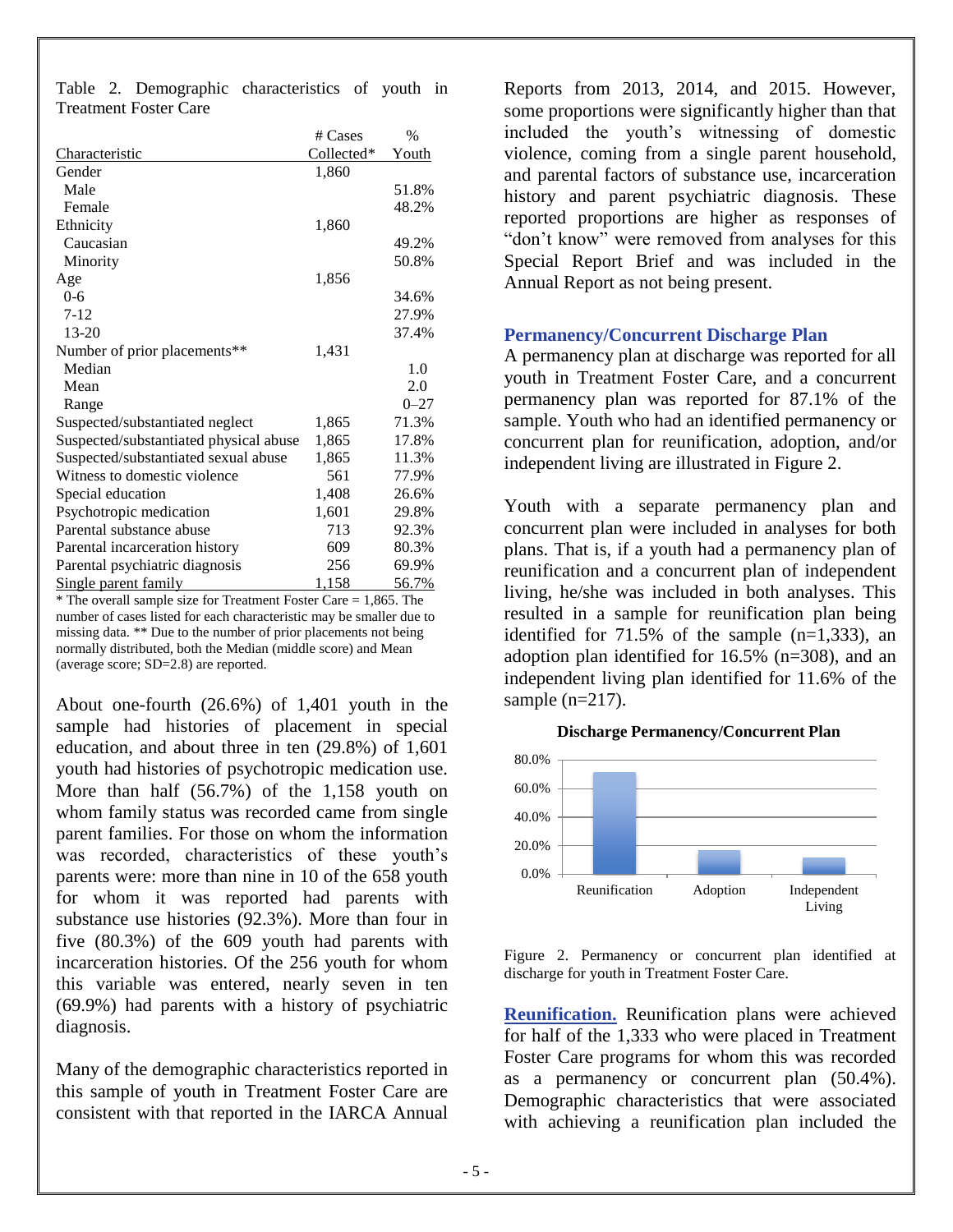youth's age, having a history of suspected or substantiated sexual abuse, participation in special education and use of psychotropic medication.

The odds of reunification for youth who were under the age of 6 when admitted into foster care were 2.0 times greater than those youth who were over the age of 6 when placed in care. Conversely, the odds of reunification were two times lower (2.1) if the youth was age 13 or older than if they were under age 13. Youth in special education had odds of reunification that were 1.6 times lower than those for youth who were not recorded as being placed in special education. The odds that youth prescribed psychotropic medication at admission would reunify were 2.2 times lower than for youth not prescribed this type of medication.

Adoption. Adoption plans were achieved for about 3 in every 10 (29.2%) of the 308 youth placed into Treatment Foster Care programs who had adoption recorded as a permanency or concurrent plan. Demographic characteristics that were associated with achievement of an adoption permanency plan included the youth's ethnicity, age, participation in special education and use of psychotropic medication. With regard to ethnicity, the odds of being adopted were 2.9 times greater for Caucasian youth when compared to minority youth. With regard to age, the odds of adoption were 3.3 times greater for youth aged 6 or younger than for those over age 6; conversely, the odds were 4.3 times lower for youth over the age of 12 than if they were 12 or younger. The odds of adoption for those in special education were 2.5 times lower for adoption than for those youth not placed in special education. Youth taking psychotropic medication at intake were 2.9 times less likely to be adopted when compared to adoption rates of their peers who were not taking medication.

The score distributions of the number of prior placements for youth in Treatment Foster Care were different, altering the type of analyses that could be done. An examination of mean rank ordered scores for youth who were  $(n=76)$  and were not adopted (n=171) was statistically significant. Those not

adopted had prior placements that ranged in number from 0 to 24 while those that were adopted had been in placement in the past 0 to 11 times.

Independent living. Independent living plans were achieved for one in five (20.7%) of the 217 youth placed into Treatment Foster Care programs for whom this was recorded as a plan. There were no demographic characteristics that were significantly associated with achievement of a youth's permanency or concurrent plan of independent living.

# **Summary / Next Steps**

This Special Report Brief examined youth who had a permanency or concurrent plan of reunification, adoption, and / or independent living in Traditional and Treatment Foster Care programs between 2013 and 2015.

While there were certain risks associated with the achievement of either a permanency or a concurrent plan, these could be specific to this sample and warrant further study to replicate the results. Agencies are therefore encouraged to discuss these results and consider further examination of youth placed in their care. Part of this discussion should also focus on how youth who come into their care are supported when they present with different risk factors. For example, what specific supports or services are provided to youth having a diagnosis requiring use of psychotropic medication? Are there ways to improve services provided, or are there additional evidence-based approaches that could be considered? Agencies should also discuss other potential risk factors not examined as part of this Special Report Brief. For example, are there differences in outcomes for reunification, based on the family's level of involvement in care? Are youth more likely to achieve independent living if they have full-time employment or are enrolled in posthigh school programs (such as trade school or college)? Through identifying and addressing any patterns between the risks and challenges which youth and families face, attaining a successful placement into a permanent setting is possible.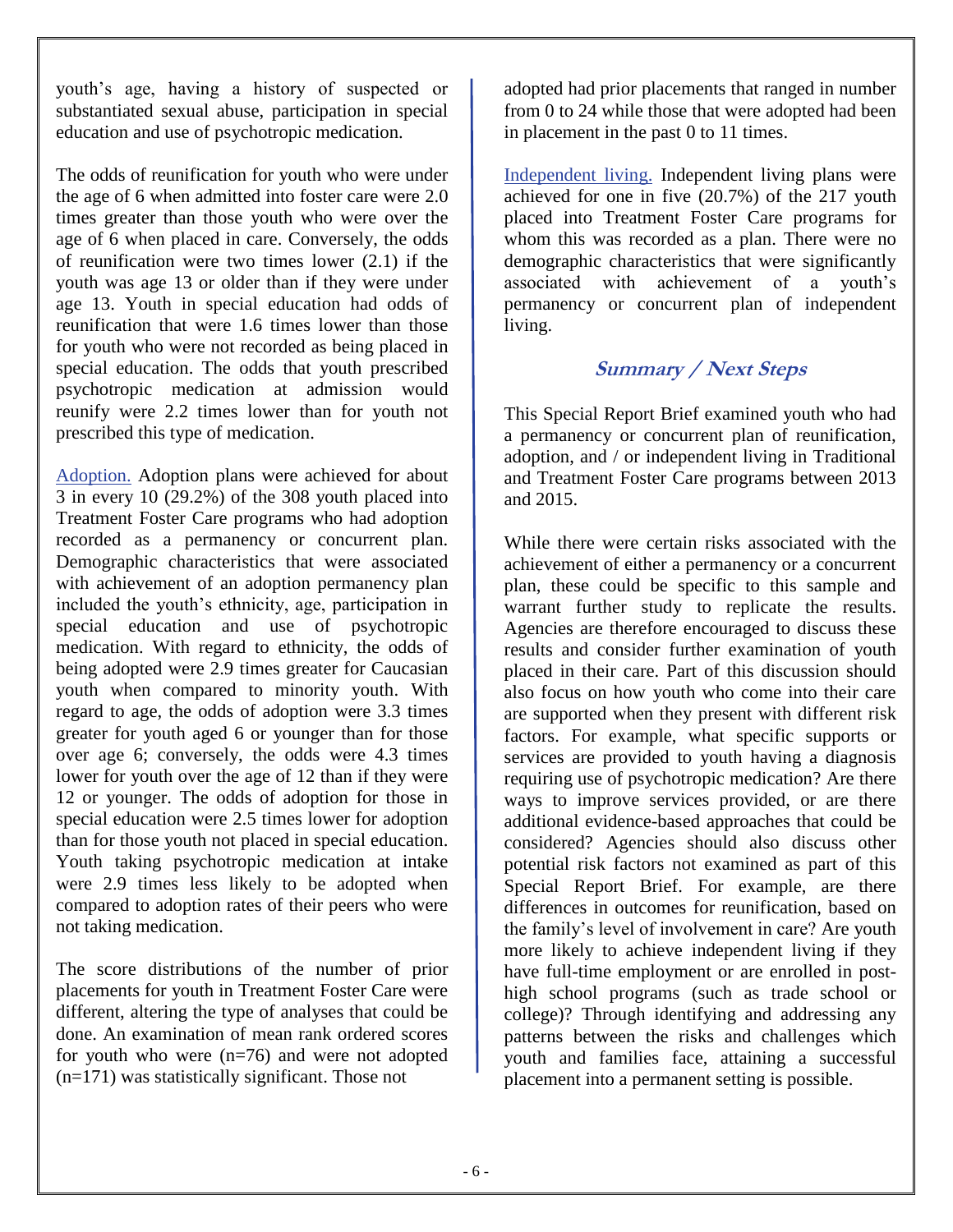## **Factors Associated with Youth Achieving Permanency or Concurrent Plan**

#### **Traditional Foster Care**

**Reunification (n=536)** Youth under the age of 13 years No reported/substantiated sexual abuse

> **Adoption (n=150)**  No factors identified

**Independent Living (n=52)**  No factors identified

#### **Treatment Foster Care**

**Reunification (n=1,333)**  Youth under the age of 7 years and not 13 years of age or older Not in special education Not on psychotropic medication

#### **Adoption (n=308)**

Caucasian ethnicity Youth under the age of 7 years and not 13 years of age or older Not in special education Not on psychotropic medication

#### **Independent Living (n=217)**  No factors identified